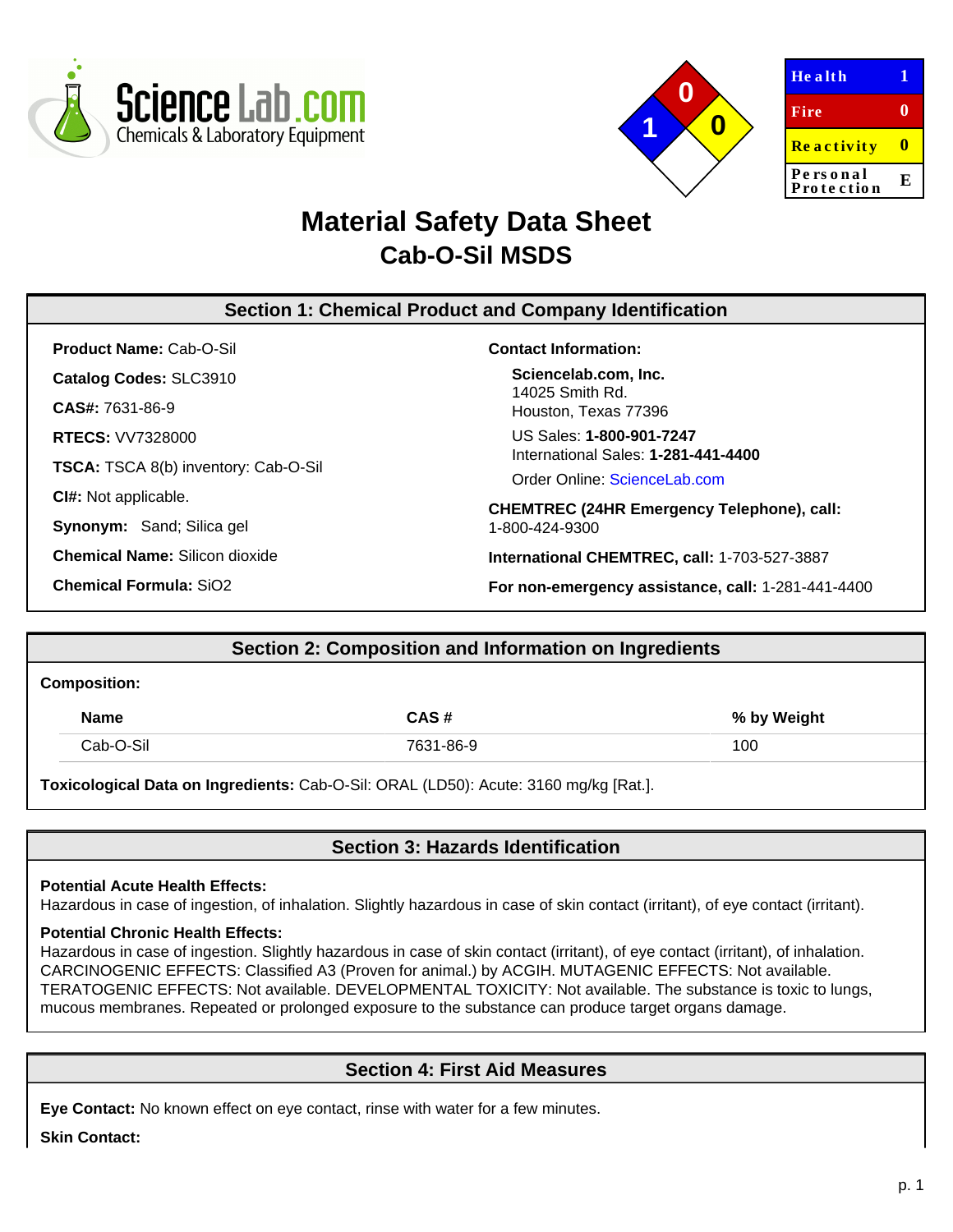After contact with skin, wash immediately with plenty of water. Gently and thoroughly wash the contaminated skin with running water and non-abrasive soap. Be particularly careful to clean folds, crevices, creases and groin. Cover the irritated skin with an emollient. If irritation persists, seek medical attention.

**Serious Skin Contact:** Not available.

**Inhalation:** Allow the victim to rest in a well ventilated area. Seek immediate medical attention.

**Serious Inhalation:** Not available.

#### **Ingestion:**

Do not induce vomiting. Loosen tight clothing such as a collar, tie, belt or waistband. If the victim is not breathing, perform mouth-to-mouth resuscitation. Seek immediate medical attention.

**Serious Ingestion:** Not available.

# **Section 5: Fire and Explosion Data**

**Flammability of the Product:** Non-flammable.

**Auto-Ignition Temperature:** Not applicable.

**Flash Points:** Not applicable.

**Flammable Limits:** Not applicable.

**Products of Combustion:** Not available.

**Fire Hazards in Presence of Various Substances:** Not applicable.

#### **Explosion Hazards in Presence of Various Substances:**

Risks of explosion of the product in presence of mechanical impact: Not available. Risks of explosion of the product in presence of static discharge: Not available.

**Fire Fighting Media and Instructions:** Not applicable.

**Special Remarks on Fire Hazards:** Keep container tightly closed.

**Special Remarks on Explosion Hazards:** Not available.

## **Section 6: Accidental Release Measures**

#### **Small Spill:**

Use appropriate tools to put the spilled solid in a convenient waste disposal container. Finish cleaning by spreading water on the contaminated surface and dispose of according to local and regional authority requirements.

## **Large Spill:**

Use a shovel to put the material into a convenient waste disposal container. Finish cleaning by spreading water on the contaminated surface and allow to evacuate through the sanitary system. Be careful that the product is not present at a concentration level above TLV. Check TLV on the MSDS and with local authorities.

# **Section 7: Handling and Storage**

#### **Precautions:**

Keep locked up Do not ingest. Do not breathe dust. Wear suitable protective clothing In case of insufficient ventilation, wear suitable respiratory equipment If ingested, seek medical advice immediately and show the container or the label.

## **Storage:**

Carcinogenic, teratogenic or mutagenic materials should be stored in a separate locked safety storage cabinet or room.

## **Section 8: Exposure Controls/Personal Protection**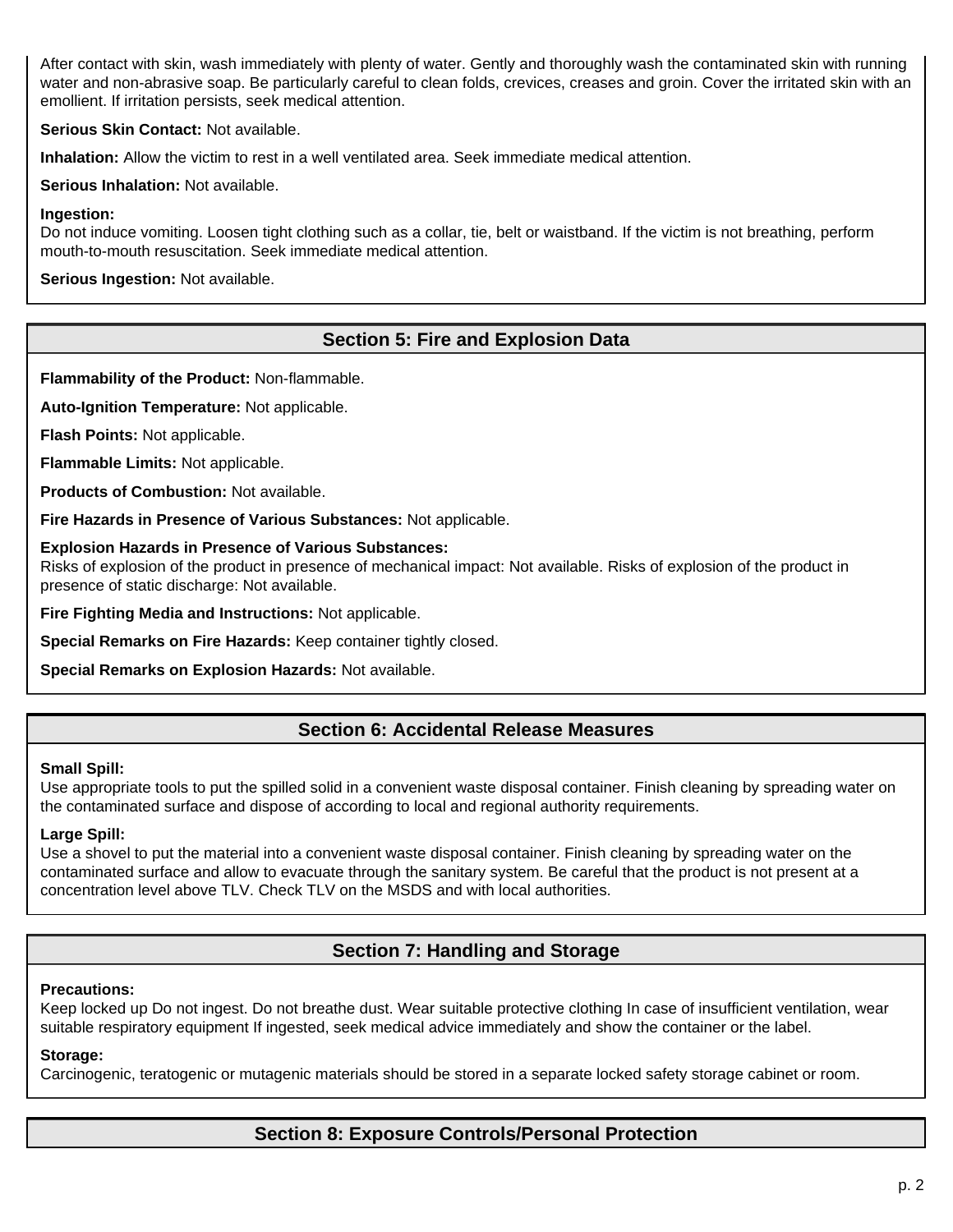## **Engineering Controls:**

Use process enclosures, local exhaust ventilation, or other engineering controls to keep airborne levels below recommended exposure limits. If user operations generate dust, fume or mist, use ventilation to keep exposure to airborne contaminants below the exposure limit.

**Personal Protection:** Safety glasses. Lab coat. Dust respirator. Be sure to use an approved/certified respirator or equivalent. Gloves.

#### **Personal Protection in Case of a Large Spill:**

Splash goggles. Full suit. Dust respirator. Boots. Gloves. A self contained breathing apparatus should be used to avoid inhalation of the product. Suggested protective clothing might not be sufficient; consult a specialist BEFORE handling this product.

#### **Exposure Limits:**

TWA: 10 (mg/m3) Consult local authorities for acceptable exposure limits.

## **Section 9: Physical and Chemical Properties**

**Physical state and appearance:** Solid. (Solid powder.)

**Odor:** Odorless.

**Taste:** Tasteless.

**Molecular Weight:** 60.08 g/mole

**Color:** White.

**pH (1% soln/water):** Not applicable.

**Boiling Point:** 2230°C (4046°F)

**Melting Point:** 1710°C (3110°F)

**Critical Temperature:** Not available.

**Specific Gravity:** 2.2 (Water = 1)

**Vapor Pressure:** Not applicable.

**Vapor Density:** Not available.

**Volatility:** Not available.

**Odor Threshold:** Not available.

**Water/Oil Dist. Coeff.:** Not available.

**Ionicity (in Water):** Not available.

**Dispersion Properties:** Not available.

**Solubility:** Insoluble in cold water, hot water, methanol, diethyl ether, n-octanol.

# **Section 10: Stability and Reactivity Data**

**Stability:** The product is stable.

**Instability Temperature:** Not available.

**Conditions of Instability:** Not available.

**Incompatibility with various substances:** Not available.

**Corrosivity:** Not considered to be corrosive for metals and glass.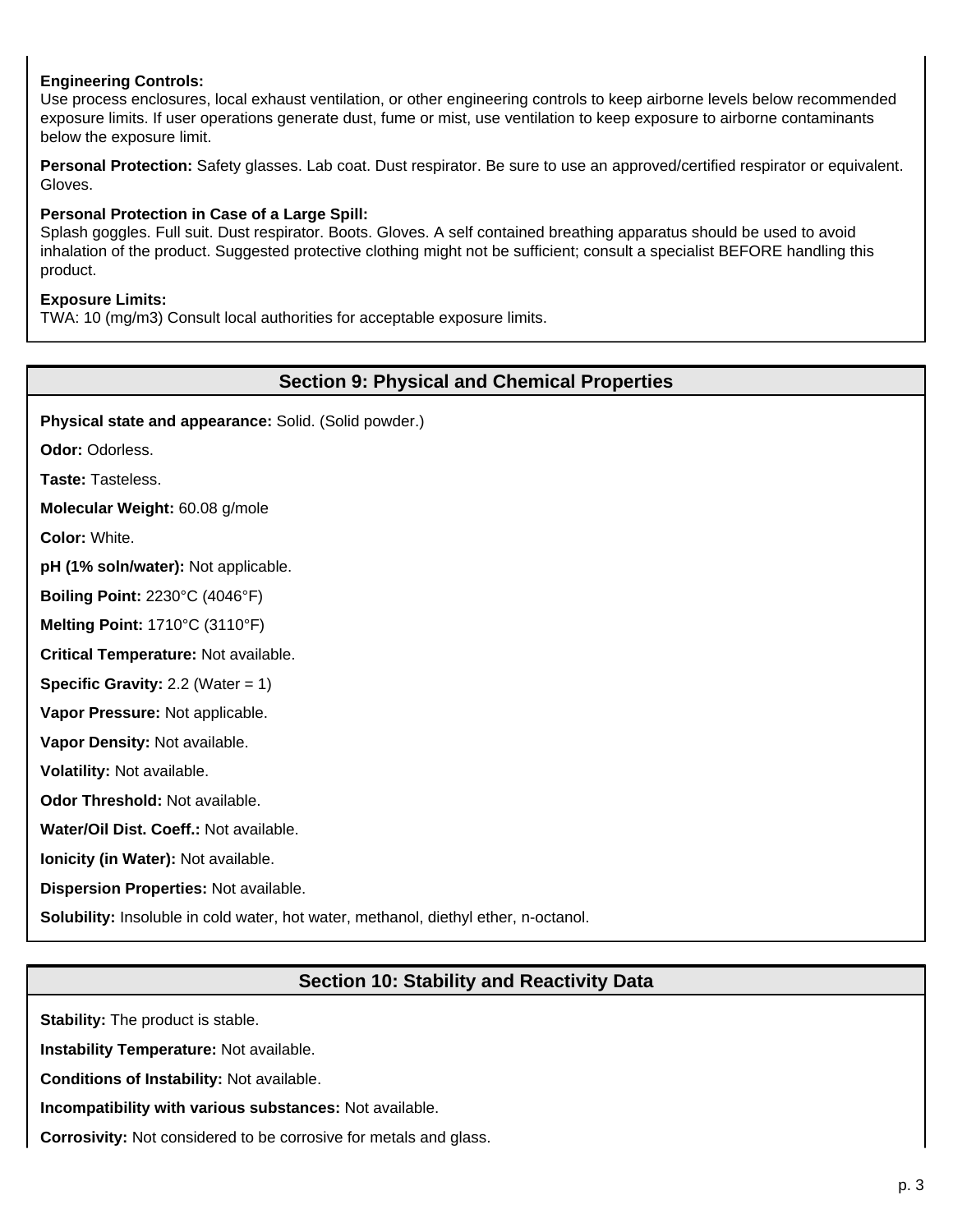**Special Remarks on Reactivity:** Incompatible with hydrogen fluoride.

**Special Remarks on Corrosivity:** Not available.

**Polymerization:** Not available.

# **Section 11: Toxicological Information**

**Routes of Entry:** Inhalation. Ingestion.

**Toxicity to Animals:** Acute oral toxicity (LD50): 3160 mg/kg [Rat.].

#### **Chronic Effects on Humans:**

CARCINOGENIC EFFECTS: Classified A3 (Proven for animal.) by ACGIH. The substance is toxic to lungs, mucous membranes.

**Other Toxic Effects on Humans:**

Hazardous in case of ingestion, of inhalation. Slightly hazardous in case of skin contact (irritant).

**Special Remarks on Toxicity to Animals:** Not available.

**Special Remarks on Chronic Effects on Humans:** Not available.

**Special Remarks on other Toxic Effects on Humans:** Material is irritating to mucous membranes and upper respiratory tract.

# **Section 12: Ecological Information**

**Ecotoxicity:** Not available.

**BOD5 and COD:** Not available.

**Products of Biodegradation:**

Possibly hazardous short term degradation products are not likely. However, long term degradation products may arise.

**Toxicity of the Products of Biodegradation:** The products of degradation are as toxic as the original product.

**Special Remarks on the Products of Biodegradation:** Not available.

# **Section 13: Disposal Considerations**

**Waste Disposal:**

# **Section 14: Transport Information**

**DOT Classification:** Not a DOT controlled material (United States).

**Identification:** Not applicable.

**Special Provisions for Transport:** Not applicable.

# **Section 15: Other Regulatory Information**

## **Federal and State Regulations:**

California prop. 65: This product contains the following ingredients for which the State of California has found to cause cancer, birth defects or other reproductive harm, which would require a warning under the statute: Cab-O-Sil California prop. 65: This product contains the following ingredients for which the State of California has found to cause cancer which would require a